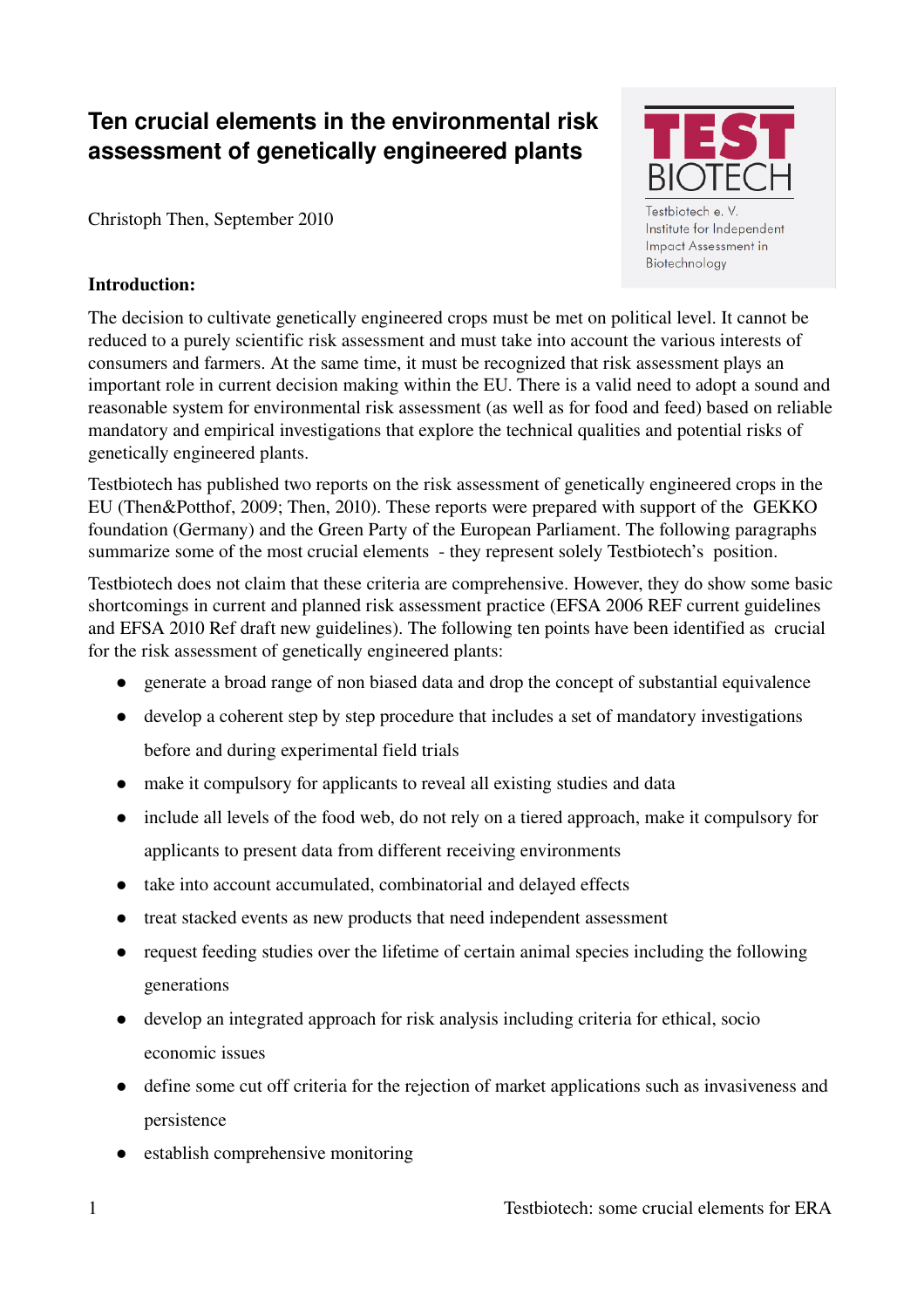The following explanations and background information clarify the relevance of these issues.

#### 1. Generate a broad range of non biased data and drop the concept of substantial equivalence

As a starting point for risk assessment, substantial equivalence is a too narrow and biased approach for generating and interpreting relevant data. It oversimplifies and can give rise to misleading conclusions. Therefore, this concept should be replaced.

Genetically engineered plants should be regarded as technically derived products with no true comparator: In genetic engineering, invasive methods introduce DNA beyond the borders of species. Methods are not based on the mechanisms of natural gene regulation and heredity. Genetic engineering technology is unique in that newly introduced gene constructs have a specific potential to escape and /or disturb gene regulation in recipient organisms. Thus, the comparison of genetically engineered plants with their isogenic counterparts is an important tool but must be done without any presupposition or hypothesis regarding similarity or equivalence.

Empirical data generated over a broad range of relevant issues should be the starting point for the risk assessment of genetically engineered plants. Genetic stability and the interactivity between genome and environment under defined conditions and throughout the life cycle of a plant are crucial issues. Measurement of gene activity, the transcriptom, the metabolom should be used to develop hypotheses for further investigations. A stress test (or "crash test") covering a broad range of defined environmental conditions should be introduced to obtain more information on the potential reactions of the plants to ongoing climate change and other environmental stressors. Some data on the effects from the genetic background of certain varieties need to be included.

If the plant produces specific compounds such as insecticides, the specific range of its content within all kinds of plant material must be determined under various conditions. Methods for measurements need to be validated and published and an event-specific detection method must be published and made available.

#### 2. Develop a coherent step by step procedure that includes a set of mandatory investigations before and during experimental field trials

In many cases, the field trials conducted do not aim to investigate relevant environmental risks. Their main purpose is to generate agronomic data. What needed is a mandatory list of defined data that have to be generated step by step before any environmental release takes place, or before cultivation on larger scale can be allowed. This issue deserves stronger cooperation with national authorities since they are the ones to decide on first experimental releases. It is imperative to define a minimum set of necessary data to be generated before and during experimental field trials and to make full use of these data in a transparent manner before cultivation on a large scale follows.

#### 3. Make it compulsory for applicants to reveal all existing studies and data

It should be compulsory for applicants to reveal any data already available from studies that have been carried out on an event. Applicants must also provide an informative list of all studies performed or commissioned by them on an event including all data collected. This will put risk assessors in the position to decide independently which studies and results are relevant for risk assessment.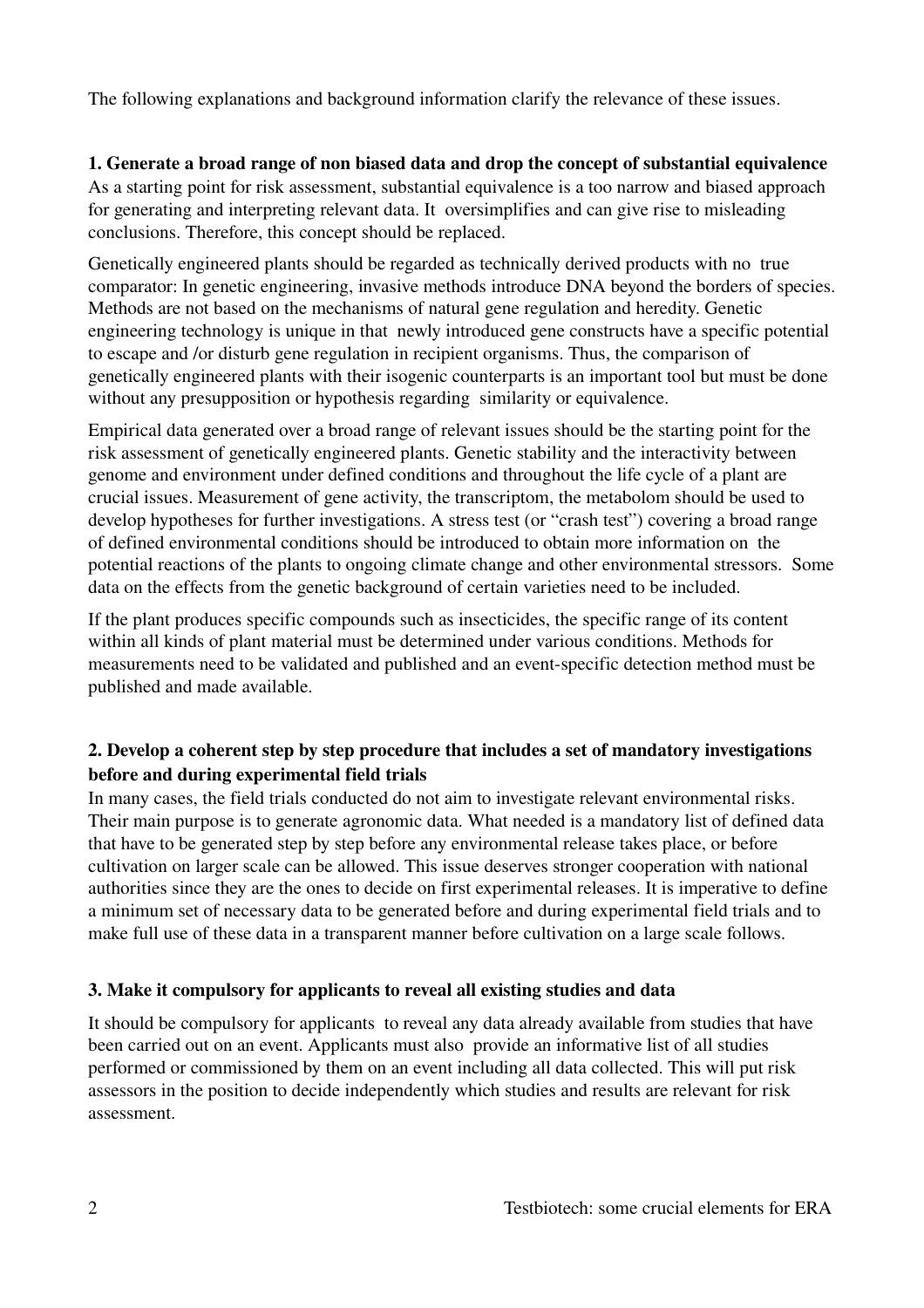# 4. Include all levels of the food web, do not only rely on a tiered approach, make it compulsory for applicants to present data from different receiving environments

In exploring the risks for non target organisms risk assessment should follow a concept to 'expect the unexpected' rather than a concept such as a linear decision making tree or a 'tiered approach'. All levels of the food web should be taken into account, such as prey, predators, parasites, organisms below and above the ground, terrestrial as well as aquatic, including the whole range of organisms from micro-organism to vertebrates. Indirect and delayed effects that emerge from specific processes within the ecosystem are likely to be overlooked if risk assessment is based on hypotheses that are derived at an early stage of risk assessment. The recipient environment with its specific fauna and flora has to be taken into account as well as existing regional agricultural practices and potential additional stressors such as the use of pesticides.

#### 5. Take into account accumulated, combinatorial and delayed effects

So far, risk assessment does not sufficiently consider the cumulative and long term effects from combined cultivation of several traits of genetically engineered plants. Empirical studies are needed to investigate the combinatorial effects between these traits, Furthermore, existing agricultural practices and potential other stressors have to be included. For example, combinatorial effects between insecticidal proteins (produced by the genetically engineered plants) and other factors such as agrochemicals must be investigated systematically, also taking into account several levels of the food web. In addition, the long term accumulation of insecticidal proteins or complementary herbicides must be considered when different genetically engineered crops with a similar trait are cultivated in the same field in rotation. In experimental investigations, proteins as produced by the plant must be used rather than simply using similar proteins as produced by bacteria. In assessing traits with herbicide tolerance, the residues and metabolites and its potential interactivities have to be taken into account.

#### 6. Treat stacked events as new products that need independent assessment

Stacked events must be considered as new applications. Their risk assessment cannot be reduced to a risk assessment of their individual compounds. Emerging combinatorial (even non-linear) effects can only be assessed by empirical investigations using all the plant material that incorporates the relevant combination of gene constructs.

## 7. Request feeding studies over the lifetime of certain animal species including the following generations

This is a complicated issue that needs to be discussed in the light of animal welfare. So far there is no sound scientific system for surveillance of health effects in human or animals (livestock or wild species) after the genetically plants have entered the market. Thus, there is a need to obtain more information on potential (subchronic or chronic) health effects before any market authorisation is given.

Since genetically engineered plants are supposed not only to be used in food and feed, but can also be fed to wild life animals such as birds and mammals, mandatory feeding studies over the lifetime of relevant animals, including their offspring, are necessary. Detailed analyses of the fate of the gene construct and its passage into animal tissue need to be included.

Feeding studies must be performed in a way that avoids harming the animals. Several generations and different species in arthropods should be tested before vertebrates are included. Any test should be included within the framework of an integrated concept of risk analysis to reduce the use of animals as far as possible (see below). If the risk manager comes to the conclusion that animal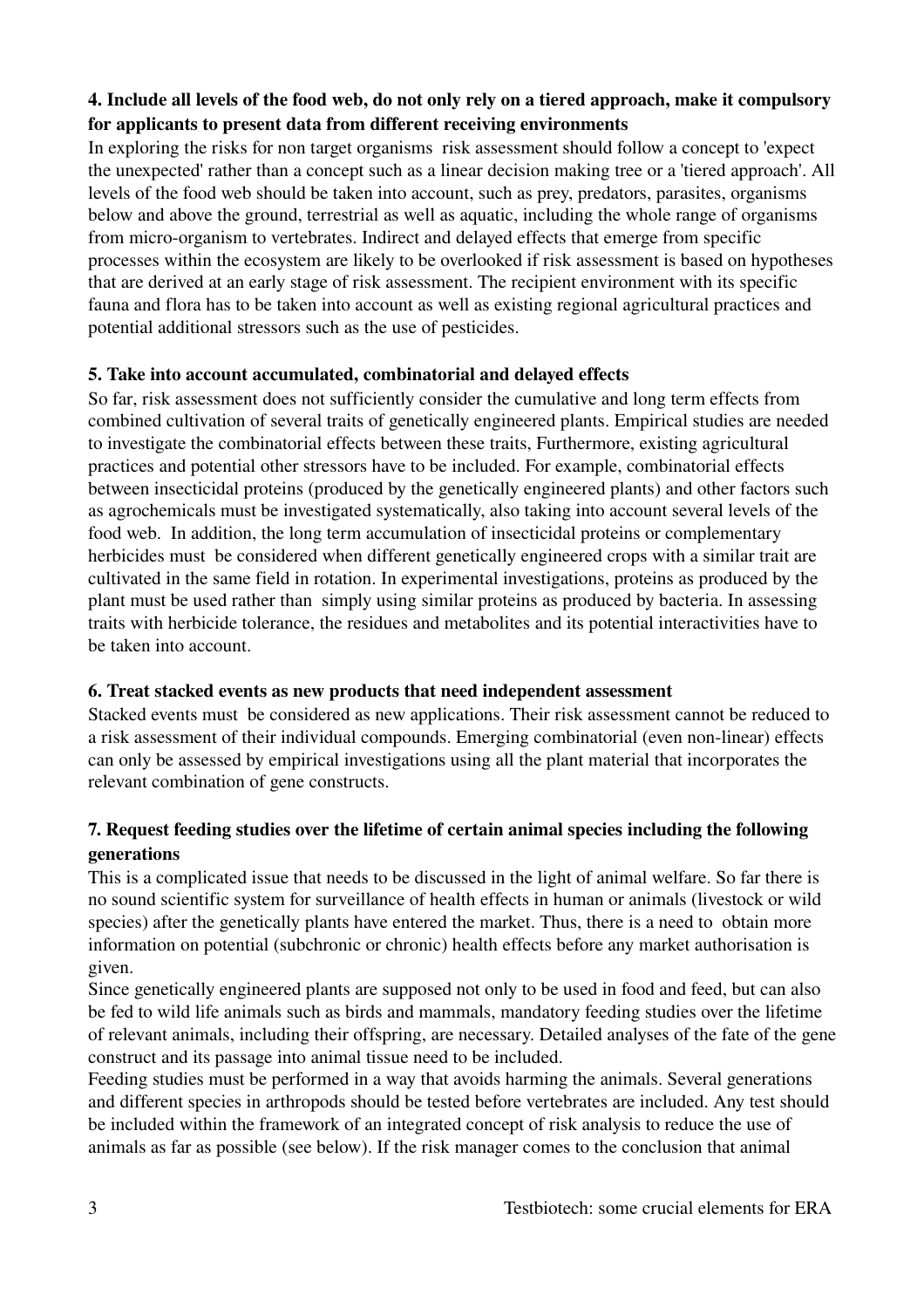feeding studies cannot be justified for the marketing of certain crops then the products should not enter the market.

## 8. Develop an integrated approach for risk analysis including criteria for ethical, socio economic issues

An integrated concept is needed to deal with ethical and socioeconomic issues in an adequate manner. These issues should be included at early stage and accompany the whole process of risk analysis. Experts who can identify relevant ethical, social or socioeconomic issues should accompany the work of the GMO panel at EFSA.

If for example, contaminations of other crops cannot be controlled or managed effectively this fact can become crucial for the final decision on a market application. In this case, the company should be given a clear signal at an early stage of the risk analysis process that their market application is very likely to be rejected in the end, no matter what the outcome of risk assessment might be. This integrated approach will help to reduce costs for the companies as well as help to avoid environmental releases and animal feeding studies that are not necessary. This issue deserves close cooperation between the risk assessor and the risk manager.

#### 9. Define some general cut off criteria for rejection of market applications such as invasiveness and persistence

Companies as well as authorities can take responsibility for genetically engineered plants only as long as those released into the environment can be recalled at any time if necessary. There is a very basic need to have an option to control the abundance of relevant genetic material in terms of time and regional distribution. This option should be seen as an absolutely indispensable precondition of any release or commercial cultivation of the plants. So far, the lack of this basic prerequisite is not defined as a clear criterion for rejection of market applications. In general, genetically engineered crops that show a potential for invasiveness and persistence should be excluded from any release into the environment to prevent unintended effects during long term evolutionary processes that cannot be predicted or controlled. Within the ecosystems in Europe, for example, rapeseed and genetically engineered poplar show a high potential for invasiveness and persistence. In these cases, a general concept of prevention is necessary.

There is a need for further criteria for rejection of market applications: Also if certain crops do not suit sustainable agricultural practises (or other socioeconomic criteria), they should not enter the market. For example, if it is known that the use of herbicides will be increased or new pests triggered then genetically engineered plants do not comply with the long term goal of sustainable agriculture within the European Union and should be excluded from its market.

#### 10. Establish comprehensive monitoring

Risk assessment cannot end there. In particular, combinatorial, cumulative and delayed effects may emerge during commercial use of GM plants. These effects can hardly be observed through existing networks and farmers filling in questionnaires. Therefore, a scientifically sound monitoring plan must be developed.

In this context it is an important condition that any material released for commercial use (and its isogenic counterparts) must be freely available for independent scientific research and must not be restricted by consensus or contract with the intellectual property holder, as is the current practice.